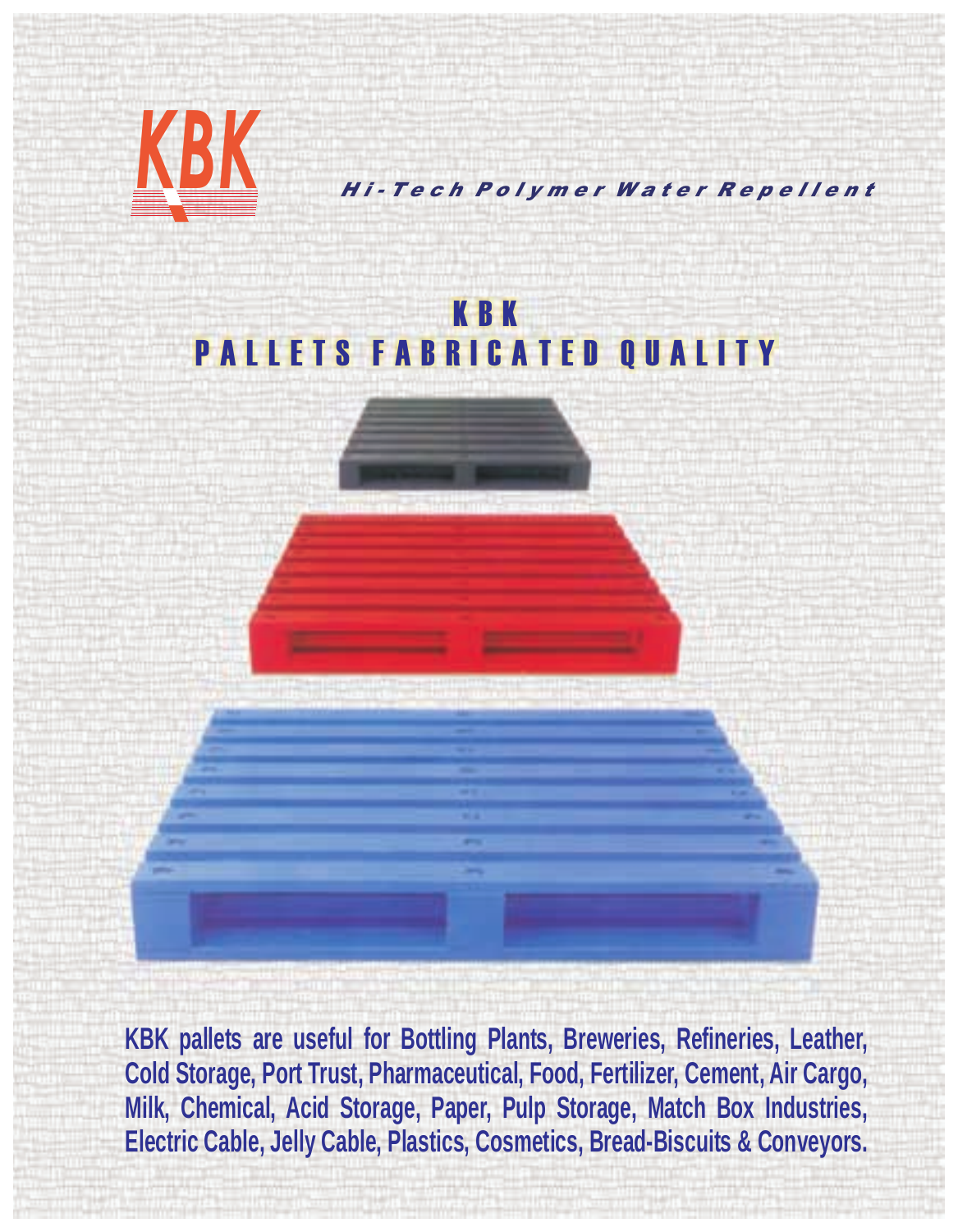

KBK - an engineering thermoplastic fabricated & custom built pallets *A New Innovative Product*

KBK, a 25 years old organisation to the service of nation, established as a house of engineering plastic and industrial items introduces fabricated poly pallet out of UHMW, HDP & PP. KBK pallets have an edge over the conventional steel and timber pallet, excellent feature and cost saving analysis given overleaf.





## **Features :**

- 1.Resistance to Ants and Termites
- 2.Anti-Wearing properties
- 3.Capable of Handling load 400 kg/m<sup>2</sup> to 3000 kg/m<sup>2</sup>
- 4.Wide range standard and custom built
- 5.Weather proof and rot proof
- 6.Immune to fungus formation
- 7.Life span is much longer than wood

# Strong . Versatile . Economical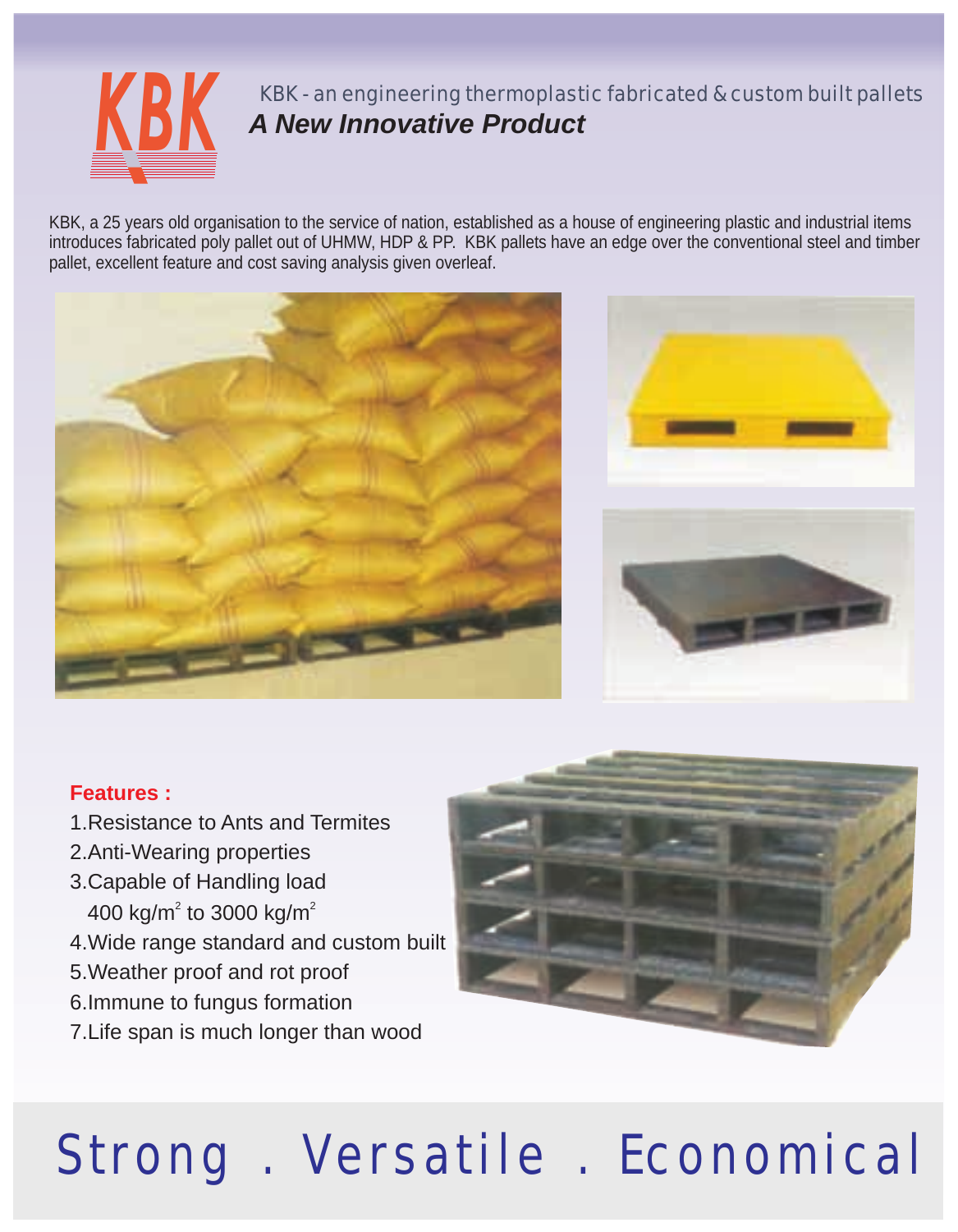



| Range - Non Reversible & Reversible                           |                   |                                  |  |
|---------------------------------------------------------------|-------------------|----------------------------------|--|
| Code                                                          | Dimension         | <b>Type</b>                      |  |
| KBP - 1212                                                    | 1200 x 1200 x 100 | Two ways non reversible BAR type |  |
| KBP - 1210                                                    | 1200 x 1000 x 100 | Two ways non reversible BAR type |  |
| KBP - 1209                                                    | 1200 x 9000 x 75  | Two ways non reversible BAR type |  |
| KBP - 1010                                                    | 1000 x 100 x 125  | Two ways non reversible BAR type |  |
| KBP - 1010 R                                                  | 1000 x 100 x 125  | Two ways reversible BAR type     |  |
| KBP - 1410                                                    | 1400 x 1000 x 200 | Two ways non reversible BAR type |  |
| KBP - 1512                                                    | 1500 x 1200 x 200 | Two ways non reversible BAR type |  |
| KBP - 1509                                                    | 1500 x 900 x 75   | Two ways non reversible BAR type |  |
| KBP - 11609                                                   | 1160 x 900 x 75   | Two ways non reversible BAR type |  |
| KBP - 10608                                                   | 1060 x 800 x 180  | Two ways non reversible BAR type |  |
| KBP - 10608 R                                                 | 1060 x 800 x 180  | Two ways reversible BAR type     |  |
| KBP - 1109 R                                                  | 1100 x 900 x 120  | Two ways reversible BAR type     |  |
| KBP - 09506 R                                                 | 950 x 650 x 120   | Two ways reversible BAR type     |  |
| KBP - 2118                                                    | 2100 x 1800 x 100 | Two ways non reversible BAR type |  |
| KBP - 12055                                                   | 1200 x 550 x 75   | Foot Board                       |  |
| KBP - 2008                                                    | 2000 x 800 x 75   | Non reversible plateform         |  |
| Plate type pallets in all above sizes are available on demand |                   |                                  |  |

# ANALYSIS COST SAVING

|                                                           | Characteristic                                                                                                                                                                                                   | Wooden                                                                                                                                         | <b>KBK Pallet</b>                                                                                                                                                                                                                                                     |
|-----------------------------------------------------------|------------------------------------------------------------------------------------------------------------------------------------------------------------------------------------------------------------------|------------------------------------------------------------------------------------------------------------------------------------------------|-----------------------------------------------------------------------------------------------------------------------------------------------------------------------------------------------------------------------------------------------------------------------|
| 1.<br>2.<br>3.<br>4.<br>5.<br>6.<br>7.<br>8.<br>9.<br>10. | Water absorption<br>Impact resistance<br>Floor damaging<br>Inert to chemical & acid<br>Average maintenance<br>Rust<br>Atmospheric effect<br>Chips or crack<br>Washability<br>Workability in minus<br>temperature | <b>Yes</b><br><b>Breakable</b><br>Damaging<br><b>Effective</b><br>75%<br>N/A<br><b>Effective</b><br>Get chipped & crack<br>Not washable<br>N/A | Water repellent<br><b>Excellent and unbreakable</b><br>No damage to floor<br>No effect<br><b>Negligible</b><br><b>Rustless</b><br>No effect of oil, soil & solvent<br>No chipping or cracks<br><b>Easily Washable</b><br>Working in minus temp. up to $200^{\circ}$ C |
| 11.<br>12.                                                | Down time<br>Economy                                                                                                                                                                                             | Frequent<br><b>Expensive</b>                                                                                                                   | <b>Negligible</b><br>Economical                                                                                                                                                                                                                                       |

### **Data :**

1000 x 1000 x 125 mm Bar type - Non reversible Average load bearing Capacity - One ton Storage of sugar bag 15-20 nos. in successful operation. Static load capacity  $= 4$  tons



# . Minimise Downtime